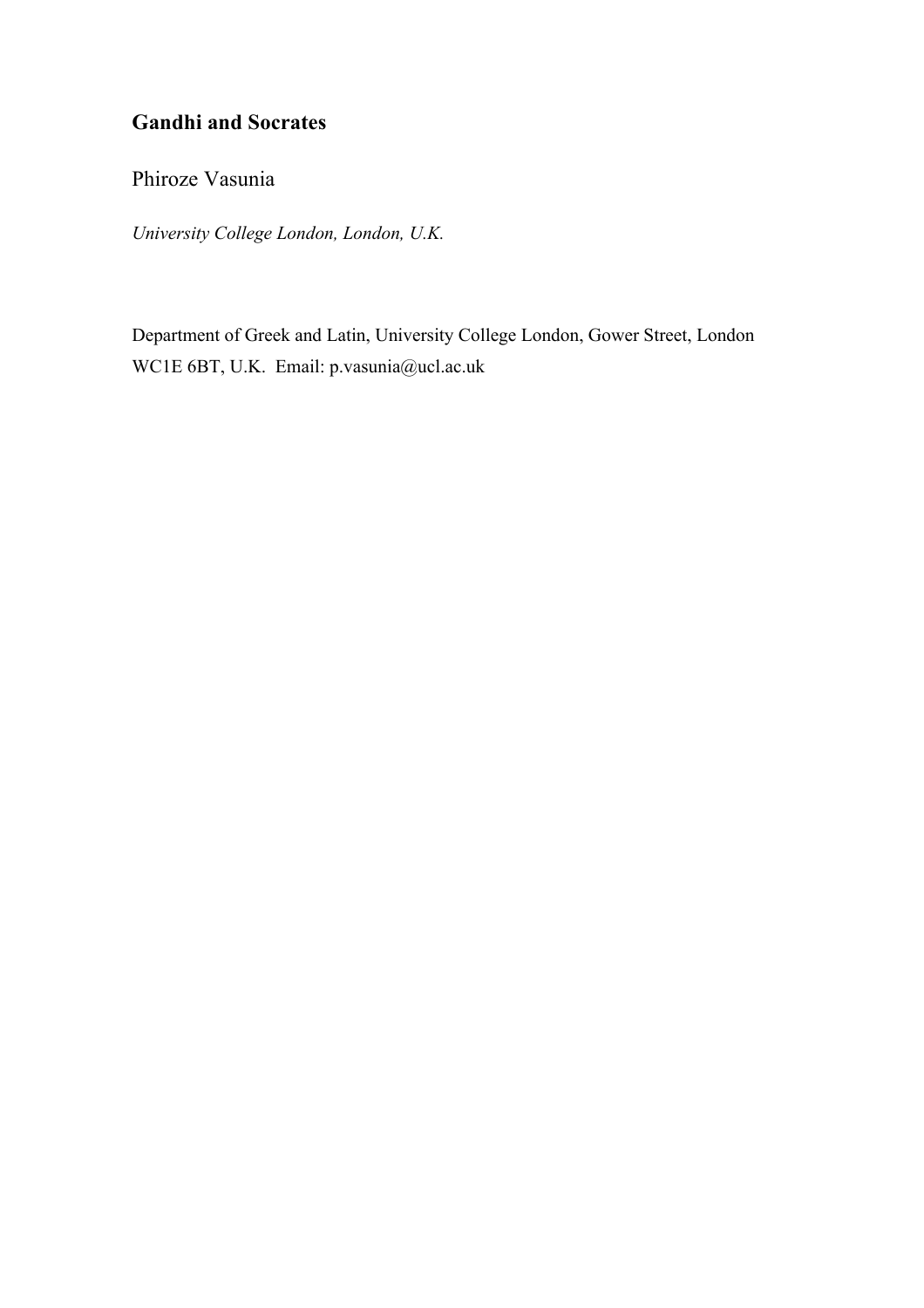# **Gandhi and Socrates**

#### Abstract:

Gandhi composed his 'translation' of Plato's *Apology* while he was in South Africa. Gandhi was responding to political restrictions against the Indian community and was also influenced by John Ruskin's *Unto This Last*. Interestingly, the translation was banned by the British authorities in India. This paper explores the background to Gandhi's translation and examines the role of Plato's work in the development of his idea of *satyagraha*.

#### Keywords:

Gandhi, Plato, Socrates, *Apology*, John Ruskin, *Unto This Last*, Gujarati, Greek, translation, India, South Africa, *satyagraha*, British Empire

Gandhi first came to think of Socrates as a *satyagrahi* in South Africa. Gandhi read Plato's *Apology* while he was serving a jail sentence in Johannesburg, in early 1908; he rendered the *Apology* into Gujarati, later in the same year, and published the Gujarati version across several instalments in *Indian Opinion*. The South African years have been extensively studied, of course, and numerous commentators have discussed the important place they hold in Gandhi's life. These years (1893–1914) were significant for his development as a political activist and philosopher of *satyagraha*, and indeed these were the years when he began to formulate his conception of Indian nationalism. Gandhi was himself to say later that he discovered his 'vocation in life' (Gandhi 1928, p. 509) in South Africa and that he 'was born in India but was made in South Africa' (*CWMG* vol. 84, p. 380). As we try to understand Gandhi's 'story' of Socrates, we should bear in mind the South African context and the evolution that Gandhi underwent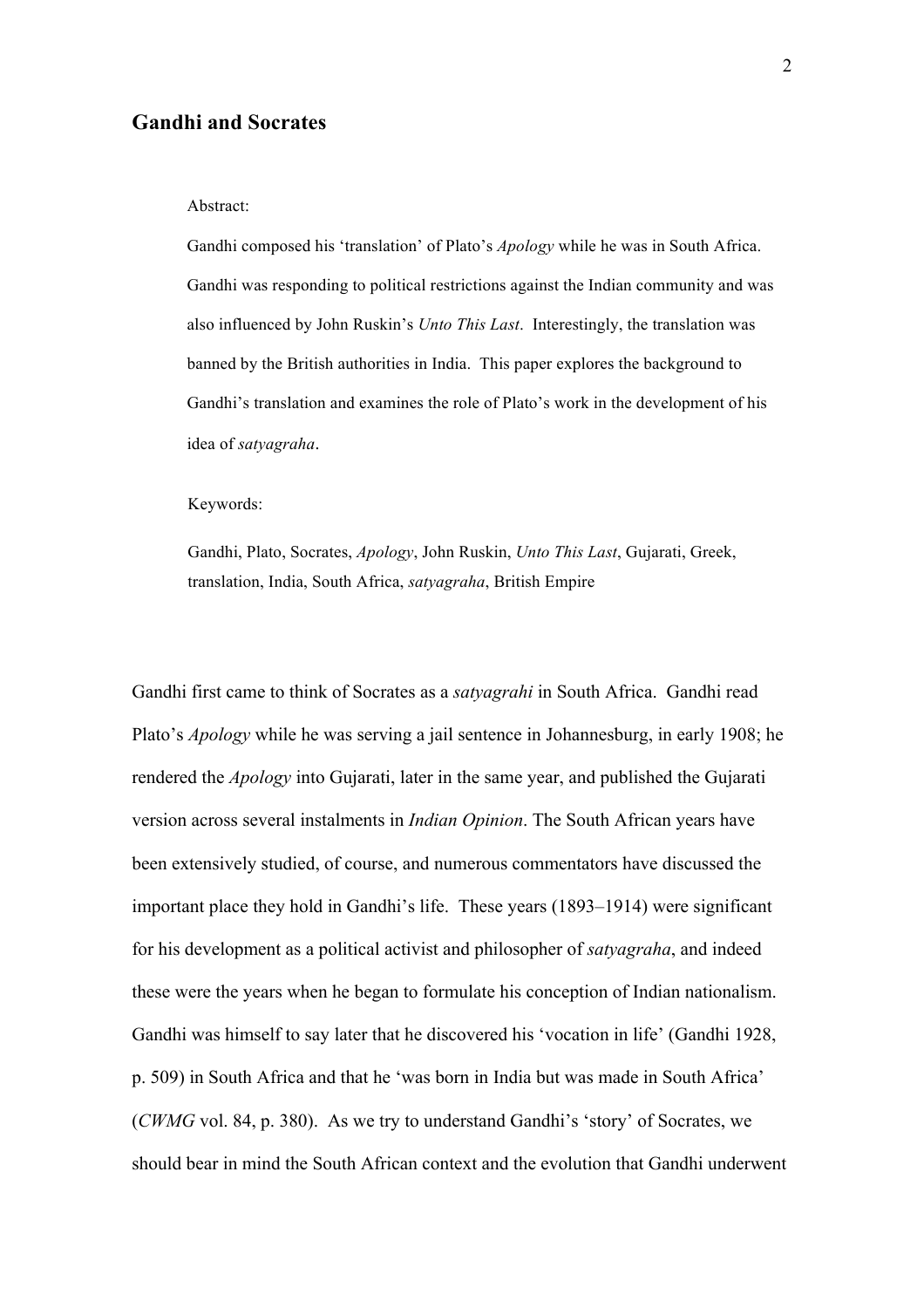there as a political thinker. Over the course of his life, Gandhi appears to have read Plato's dialogues, a few works by Aristotle, and a few books on Greek philosophy, but he read voluminously in general and had no special interest in the ancient Greeks. In Socrates, he had an abiding interest, and it was in South Africa that he first began to identify with the Athenian philosopher.

It was in South Africa, moreover, that Gandhi read a book that had an even more powerful impact on him than the *Apology*, namely, *Unto This Last*, by John Ruskin. The book was given to him by Henry Polak, in 1904, and Gandhi famously read it in one sitting on the train from Johannesburg to Durban, rising 'with the dawn, ready to reduce these principles to practice' (*CWMG* vol. 39, p. 239). The 'conversion experience' that followed from a reading of this work prompted Gandhi to write a Gujarati version, which he entitled *Sarvodaya*, a word which could be translated roughly as 'the uplift of all' or 'the advancement of all'. The preface (*prastavana*) to the Gujarati version of *Sarvodaya*, which began to appear in *Indian Opinion* soon after the last instalment of Gandhi's version of the *Apology*, explicitly connected Ruskin to Socrates: 'Socrates gave us some idea of man's duty. He practised his precepts. It can be argued that Ruskin's ideas are an elaboration of Socrates's. Ruskin has described vividly how one who wants to live by Socrates's ideas should acquit himself in the different vocations' (*CWMG* vol. 8, p. 241). One could scarcely argue with the first half of this analysis, and the latter half is arguably consistent with some views ascribed to Socrates, but Gandhi's remarks in general raise a question: in what way could Ruskin's book be seen as an extension of Socrates' words?

Gandhi's interpretation of Ruskin is notoriously eccentric, and scholarly readers have not fully accepted the reading that Gandhi puts forward in his *Autobiography*. But Kathryn Tidrick has reminded us about the important elements of 'self-sacrifice, even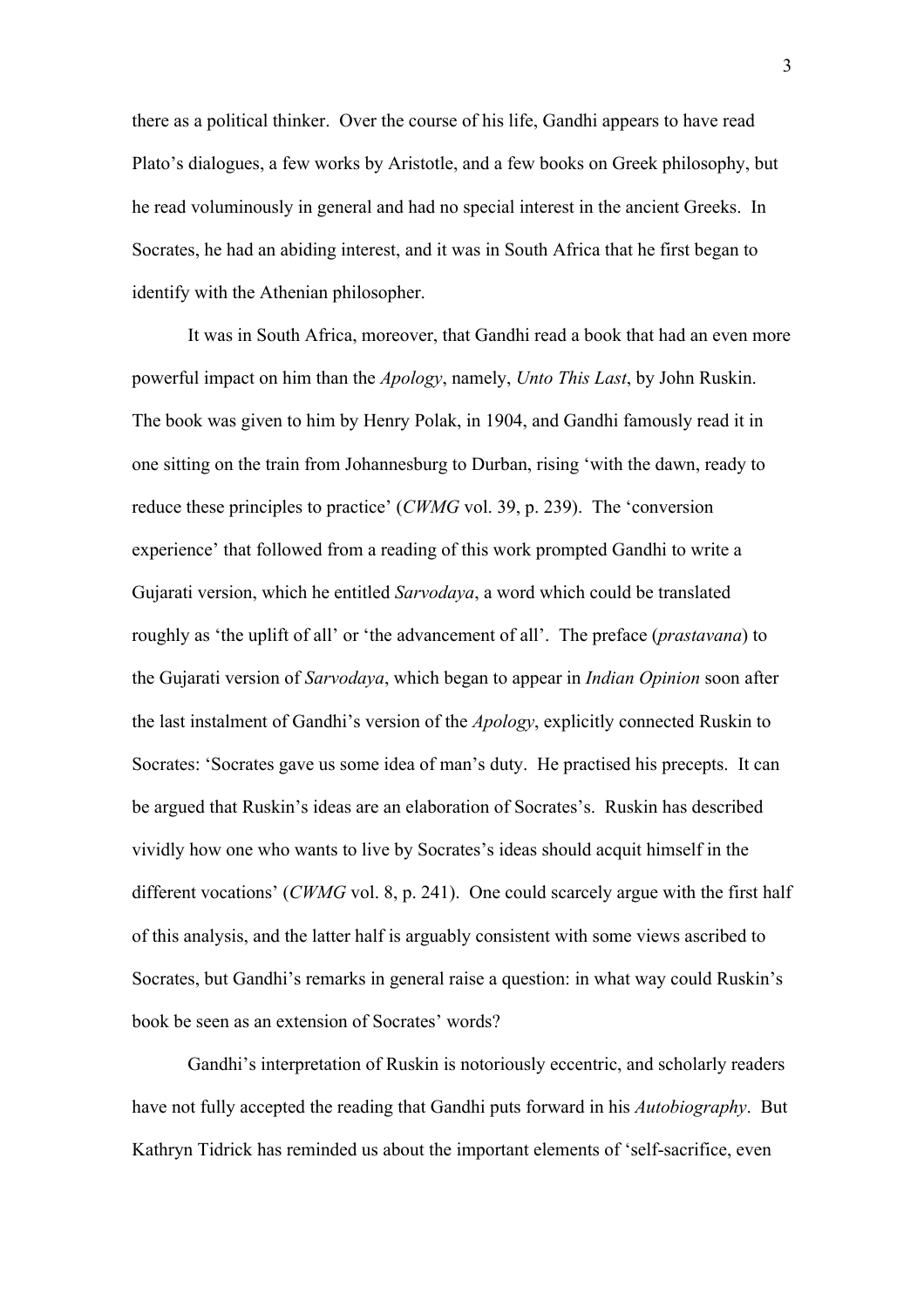unto death,' that Gandhi discerned in *Unto This Last* (Tidrick 2006, p. 68). If the good of the individual lay in the good of all, as Gandhi said, the individual might need to make the ultimate sacrifice and lay down his or her life for the benefit of society. This readiness to die for the community was almost a sacred duty, and it was a duty that Ruskin himself alluded to in *Unto This Last*.

 The fact is, that people never have had clearly explained to them the true functions of a merchant with respect to other people. I should like the reader to be very clear about this.

 Five great intellectual professions, relating to daily necessities of life, have hitherto existed—three exist necessarily, in every civilized nation:

The Soldier's profession is to *defend* it.

The Pastor's to *teach* it.

The Physician's to *keep it in health*.

The Lawyer's to *enforce justice* in it.

The Merchant's to *provide* for it.

And the duty of all these men is, on due occasion, to *die* for it.

"On due occasion," namely:—

The Soldier, rather than leave his post in battle.

The Physician, rather than leave his post in plague.

The Pastor, rather than teach Falsehood.

The Lawyer, rather than countenance Injustice.

The Merchant — what is *his* "due occasion" of death?

It is the main question for the merchant, as for all of us. For, truly, the

man who does not know when to die, does not know how to live.

(Cook & Wedderburn 1905, pp. 39–40)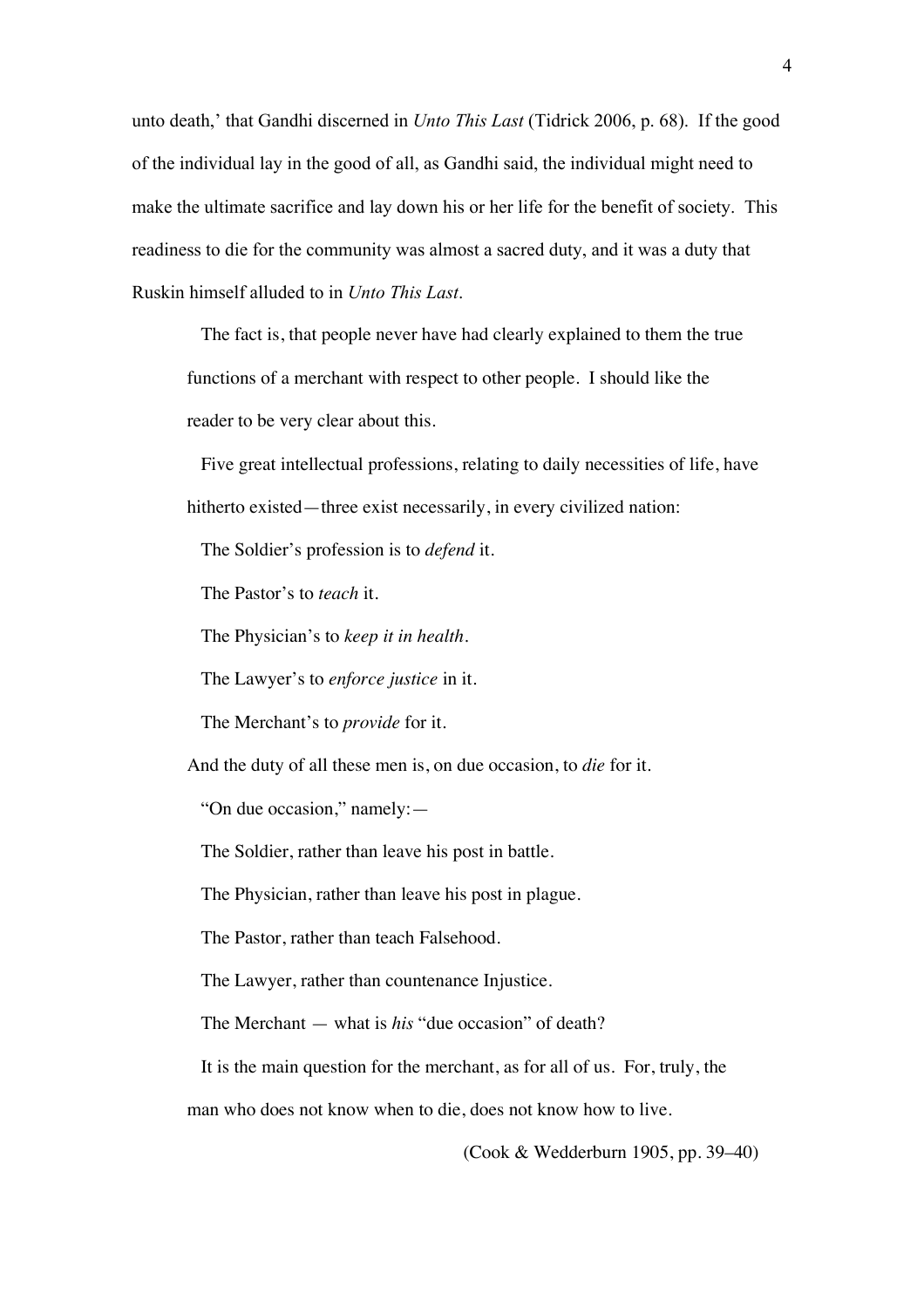Since Gandhi was from a *bania* or merchant community and had studied law in London, he was arguably both a lawyer and a merchant and thus was familiar with two of the 'five great intellectual professions'. As a lawyer, Gandhi found no rest in South Africa and was constantly agitating for the rights of Indians and others. In these pages of *Unto This Last*, Ruskin was nonetheless interested in the merchant more than the lawyer: he wrote that the merchant ought to be ready to suffer on behalf of his men and even to suffer more than his men; the merchant or manufacturer should give of himself 'as a father would in a famine, shipwreck, or battle, sacrifice himself for his son' (Cook & Wedderburn 1905, p. 45). In effect, Ruskin was showing Gandhi that a merchant could be a 'hero and martyr' if he were prepared to act in a spirit of self-sacrifice (Tidrick 2006, p. 69).

But Ruskin mentions the soldier, pastor, and physician as well as the lawyer and merchant in his list of five great intellectual professions, and we might also think of the affinity between Gandhi and the first group. In relation to the pastor, it is not difficult to point to passages in Gandhi's writings, even at this early date, where he speaks of his religious and spiritual convictions and offers people advice on religious, spiritual, and moral issues. The Socrates of Gandhi's *Apology* speaks at times as if he were a preacher or as if he had an especially close connection to the divine. Nor is it difficult to think of Gandhi as a healer and physician, despite the scepticism he expresses about conventional 'Western' medicine. In the preface to his version of the *Apology*, he writes that the Indian body politic is diseased. 'When the disease is diagnosed and its true nature revealed in public, and when, through suitable remedies, the body [politic] of India is cured and cleansed both within and without, it will become immune to the germs of the disease, that is, to the oppression by the British and the others.' Readers can find 'in the words of a great soul [Gandhi uses a form of *mahatma*] like Socrates the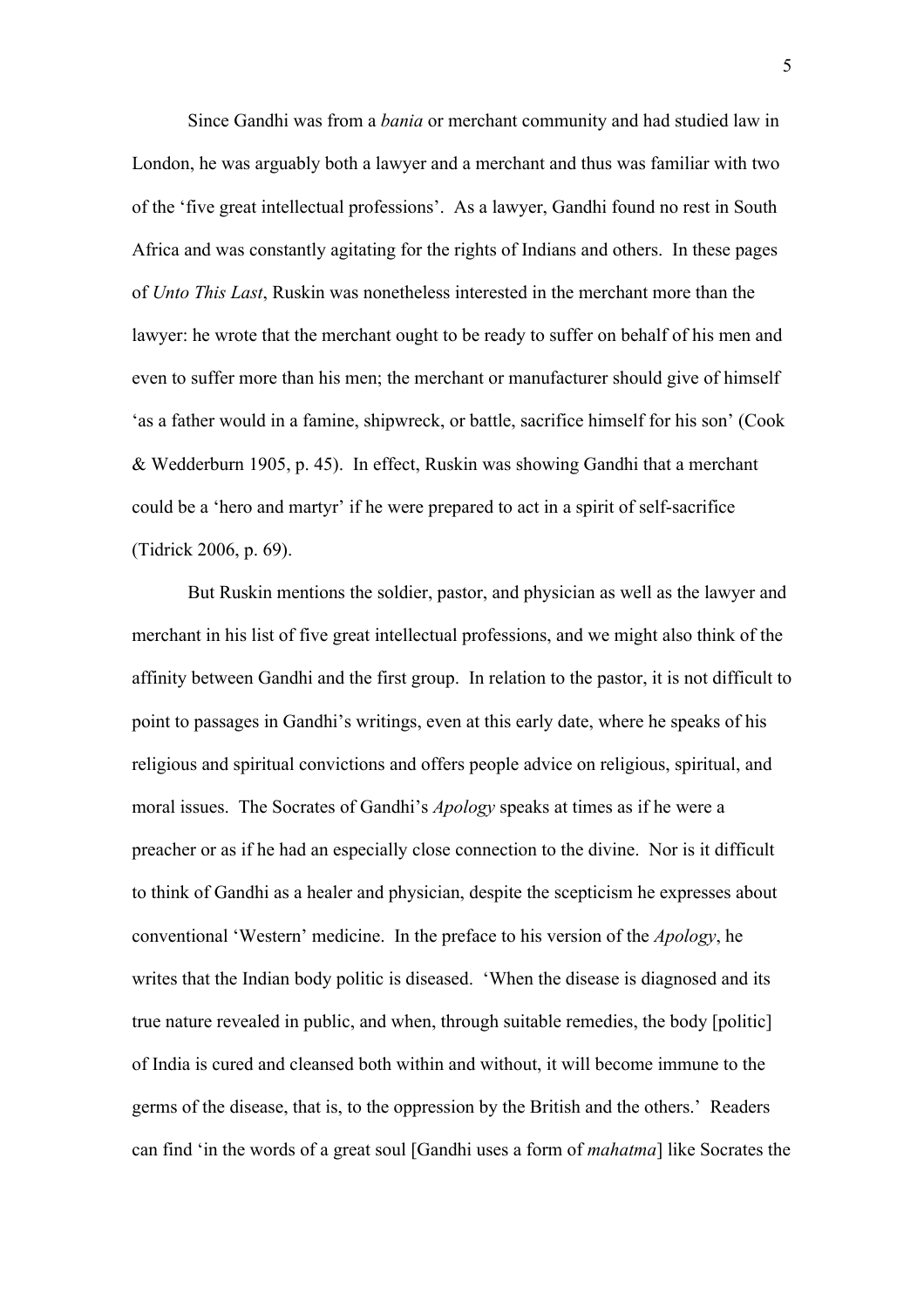qualities of an elixir' (*CWMG* vol. 8, p. 174). When they have drunk this elixir, or *amrit*, Gandhi's readers may be able to fight off the disease and cure the afflicted body. Gandhi/Socrates is a special kind of physician who will help his followers and disciples overcome the moral sickness that restricts their spiritual growth and hinders their intellectual development.

Ruskin also places the soldier in the five professions he mentions in *Unto This Last*, and it is interesting to see Gandhi, the professor of non-violence, give prominence to the soldier, or warrior, in the heading under which he offers his version of the *Apology*. The title that he uses is *Ek satyavirni katha*, which can be translated as 'Story of a true soldier' or 'Story of a soldier of truth', the latter being the form employed in the English edition of the *Collected Works*. 'True soldier' is arguably more martial than 'soldier of truth', but in any case the association of Socrates with 'soldier' in Gandhi's version suggests that he thinks of Socrates as a figure who is ready to go to battle and to give up his life for what he knows to be the truth. Gandhi's Socrates is religious and pious, a man who says he believes in God, and a philosopher who has a soldier's toughness to withstand the hostility that he encounters in many quarters. Rather than choose words or terms that might connect Socrates simply or uniquely to a philosophical, spiritual, or religious tradition, Gandhi refers to the Athenian as a *satyavir* and by that expression emphasizes his willingness to fight unto death for his cause.

By making a soldier a part of his title, Gandhi may also be recalling the terms used by Plato in his *Apology*. Socrates uses military language to describe his own pursuit of philosophy in the face of threats to his wellbeing; he suggests that when he stands fast at his trial and declines to run away he is acting like a solider at his post; and he also implies that his own obedience to god is comparable to the obedience of the

6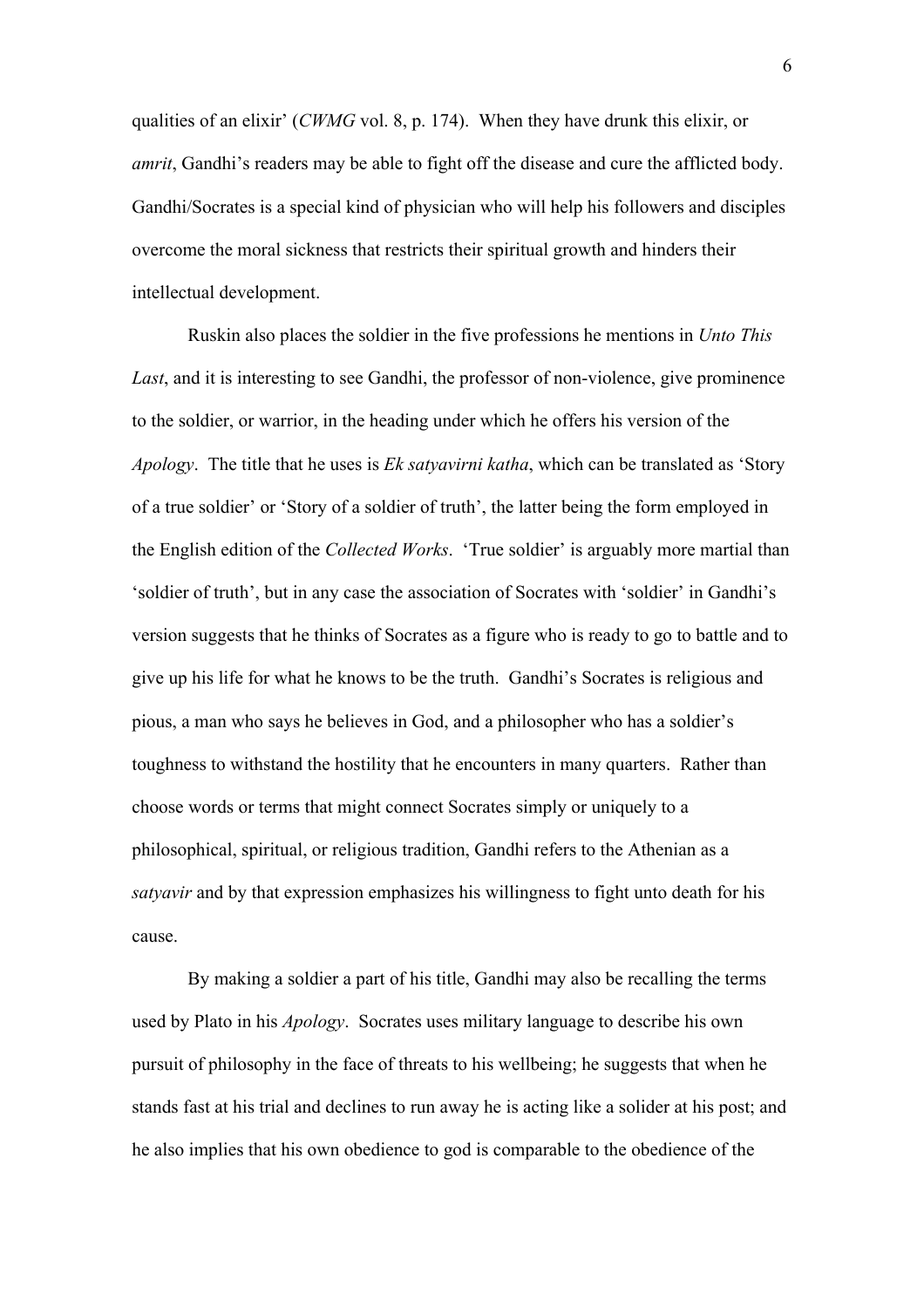soldier to his commanding officer. In Henry Cary's translation, Socrates says, 'I should then be acting strangely, O Athenians, if, when the generals whom you chose to command me assigned me my post at Potidaea, at Amphipolis, and at Delium, I then remained where they posted me, like any other person, and encountered the danger of death, but when the deity as I thought and believed, assigned it as my duty to pass my life in the study of philosophy, and in examining myself and others, I should on that occasion, through fear of death or any thing else whatsoever, desert my post' (*Apology* 28d–29a). Following Socrates, Gandhi is reframing the figure of the soldier or warrior and reclaiming him for his own particular cause and struggle.

Solider, physician, pastor, lawyer, and merchant: Gandhi had affinities with all five and discerned in Ruskin's prose the exhortation to give up his own life if that were required of him. This emphasis on martyrdom and death is arguably even stronger in Gandhi's version of the *Apology* than in Plato's text. Gandhi writes in his preface that Socrates 'had no fear of death' and he goes on to describe the last moments of the Athenian philosopher. We are told about the hemlock that he administers to himself and the speech that he delivers in the presence of Phaedo. Gandhi adds, 'It is said that up to the very last moment Socrates showed no fear, and that he took the poison smilingly. As he finished the last sentence of his discourse, he drank the poison from the cup as eagerly as we might drink sherbet from a glass.' Socrates was 'a great satyagrahi' and a role model to Indians in the subcontinent as well as in South Africa: 'We must learn to live and die like Socrates.' Gandhi urges his readers not to be afraid and not to act out of 'fear of dishonour or death' and to grasp the true nature of the problems afflicting Indian society and culture.

While Gandhi omits or condenses other parts of the *Apology*, he affords his readers a fuller view of Socrates' remarks on death. We are reminded of Socrates'

7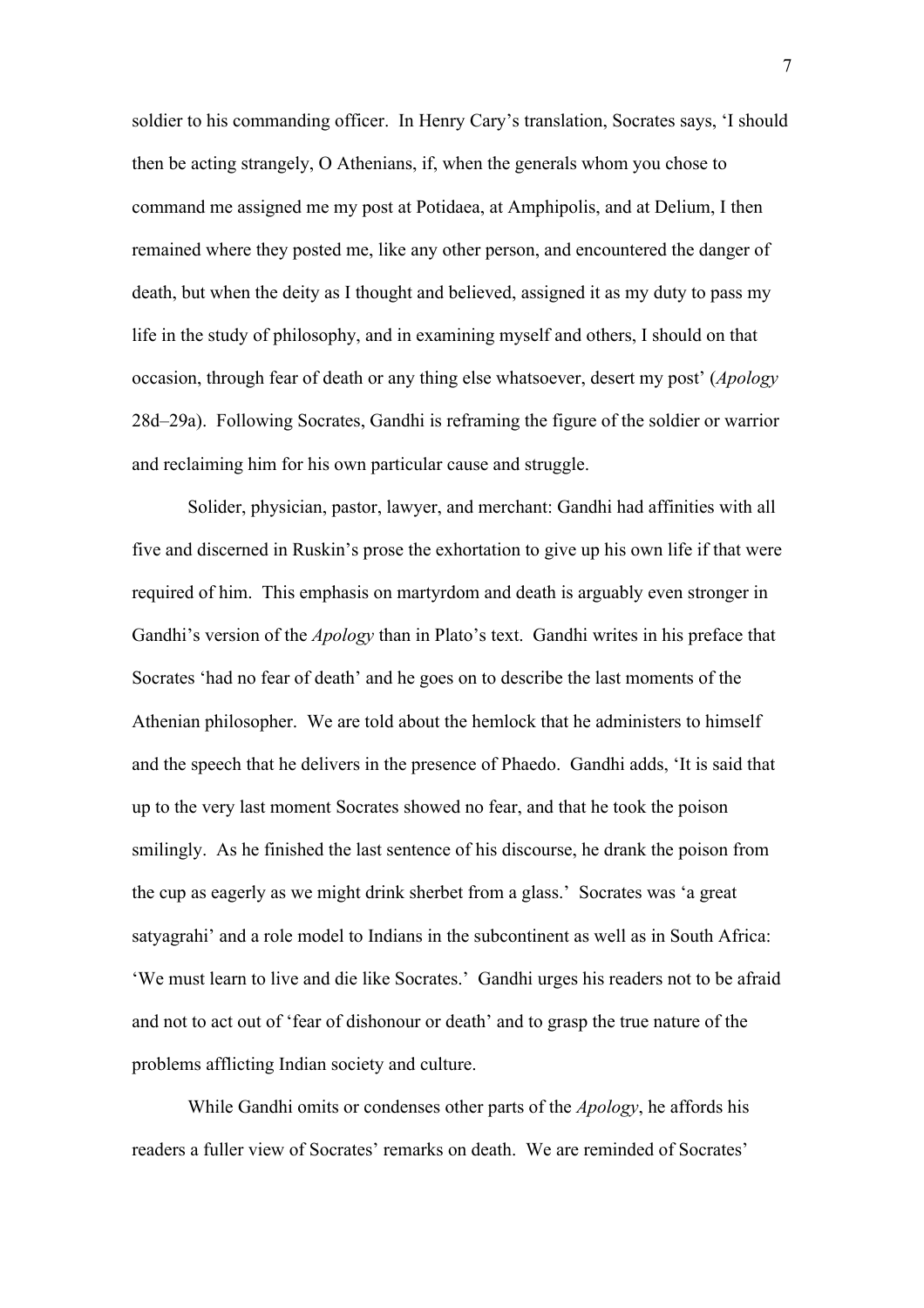views on death in the last three of the six instalments that Gandhi published in *Indian Opinion*. The sixth and final instalment, in particular, begins with a statement by the editor (Gandhi) saying that he had mistakenly announced the end of the serialization of the *Apology* the previous week. Gandhi notes that Socrates was found guilty by a majority of the jurors and he then offers a translation of the remarks made by the Athenian after the vote and the award of the death penalty. Gandhi ends the instalment by insisting on the historicity of the trial and defence of Socrates. 'We pray to God, and want our readers also to pray, that they, and we too, may have the moral strength which enabled Socrates to follow virtue to the end and to embrace death as if it were his beloved. We advise everyone to turn his mind again and again to Socrates' words and conduct' (*CWMG* vol. 8, p. 229)

Gandhi doubtless had several reasons for not wanting to leave his rendition of the *Apology* incomplete, but the reference to death in these passages would have certainly been a factor in his decision to finish the job. Bearing in mind that Plato composed his dialogue in Greek, let us set down here an excerpt from the sixth instalment in the Gujarati of Gandhi and in the English translation of the *Collected Works*. Let us, for the sake of comparison, also set down the parallel passage in the translation by Henry Cary. Gandhi does not say which translation of Plato he read in jail, in 1908, but he is likely to have read the *Defence and Death of Socrates*, which was a small book that contained only the *Apology* and part of the *Phaedo* in Cary's translation. (The list of authorities appended to *Hind Swaraj*, a text in dialogue form which Gandhi wrote in 1909, includes the '"Defence and Death of Socrates."—from Plato'.) Cary published his translations of Plato in the nineteenth century; the *Defence*  was printed in 1905 and distributed in South Africa as well as in Britain.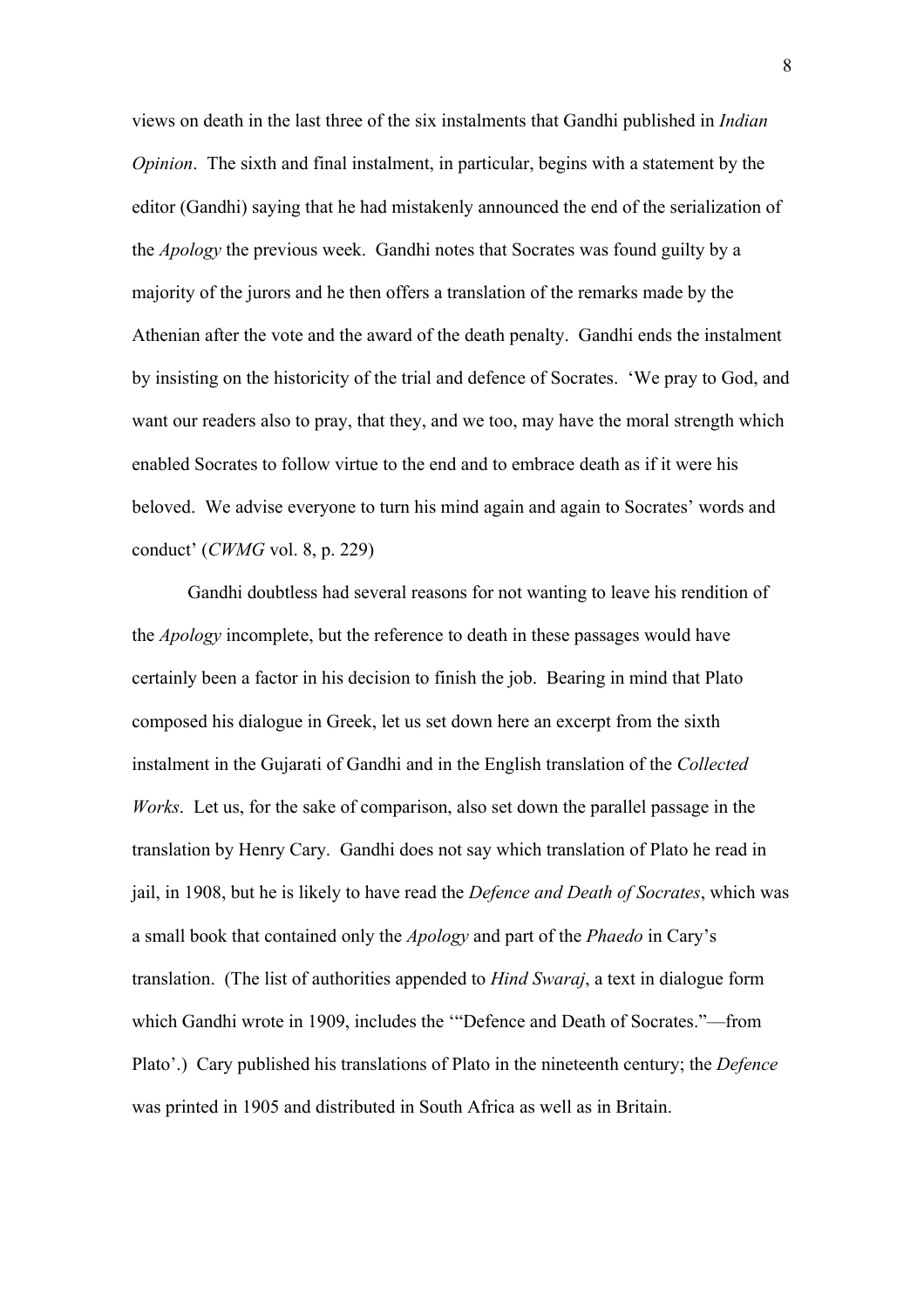#### *Indian Opinion*, 9 May 1908. In *Gandhijino akshardeha*, vol. 8, p. 218.

નહીં, તોપણ મારે થોડો જ વખત હવે જીવવાનું હતું. તેટલી ટૂંકી મુદતને સારૃ તમે નિર્દોષ માણસને મોતની સજા કરી અપયશના ધણી થયા છો. તમે થોડી મૃદત થોભ્યા હોત તો મારૃં મોત પોતાની મેળે જ આવત, કેમ કે હું બહુ ઘરડો થયો છું. મેં તમારી આગળ હલકી જાતની દલીલો વાપરી હોત ને સાધારણ ઇલાજો લીધા હોત, તો હું મોતની સજાયી રહિત થાત, પણ તે મારો ધર્મ નહોતો. હું માનું છું કે, આઝાદ (સ્વતંત્ર) માણસ મોતના કે એવા બીજા ભયથી છૂટા રહેવાને કદી આણઘટતું કામ નહીં કરે. મોતથી બચવાને ગમે તેવા ઇલાજો લેવા એ માણસનું કર્તવ્ય નથી. લડાઈમાં માણસ હથિયાર છોડીને શત્રને શરણે જાય તો બચે છે. પણ તેને આપણે હિચકારો ગણીએ છીએ. તેમ જ જે માણસ મોતમાંથી બચવાને અનીતિના ઉપાય લે તે નીચ ગણાય. હું માનું છું કે નીચપણામાંથી બચવું એ મોતમાંથી બચવાના કરતાં વધારે મૃશ્કેલ છે. કેમ કે નીચપણું તે મોતના કરતાં વધારે ઝપાટાથી દોડે છે. તમે ઉતાવળા ને ઉછાં-છળા છો તેથી તમે વગર વિચાર્યે ઝડપથી દોડતી અનીતિનું પગલું ભર્યું છે. તમે મને મોતની સજા કરી છે. હું હવે આ દુનિયા છોડીશ. મારા સામા પક્ષે સત્ય છોડ્યું ગણાશે ને તેઓ અન્યાયના ધણી થયા કહેવાશે. મારી સજા હું ભોગવીશ. તેમને તેમની કરણીની સજા ભોગવવી પડશે. આમ જ થયા કરે છે. તેમાંયે ઠીક જ હશે.

## *CWMG* vol. 8, p. 228:

 In any case, I have only a few years left to live. You could not be troubled to wait and you have earned an evil name for yourselves by condemning an innocent man to death. If you had waited a while, I would have died in the course of nature, for I am an old man, far advanced in years. If I had used ignoble arguments before you and adopted the course common on such occasions, I would have escaped the death penalty. But that would have been inconsistent with my duty. I am sure a free man will never do anything unworthy

## Cary 1905, pp. 38–40:

 For the sake of no long space of time, O Athenians, you will incur the character and reproach at the hands of those who wish to defame the city, of having put that wise man, Socrates, to death. For those who wish to defame you will assert that I am wise, though I am not. If, then, you had waited for a short time, this would have happened of its own accord; for observe my age, that it is far advanced in life, and near death. But I say this not to you all, but to those only who have condemned me to die. And I say this, too, about:blank Page 1 of 3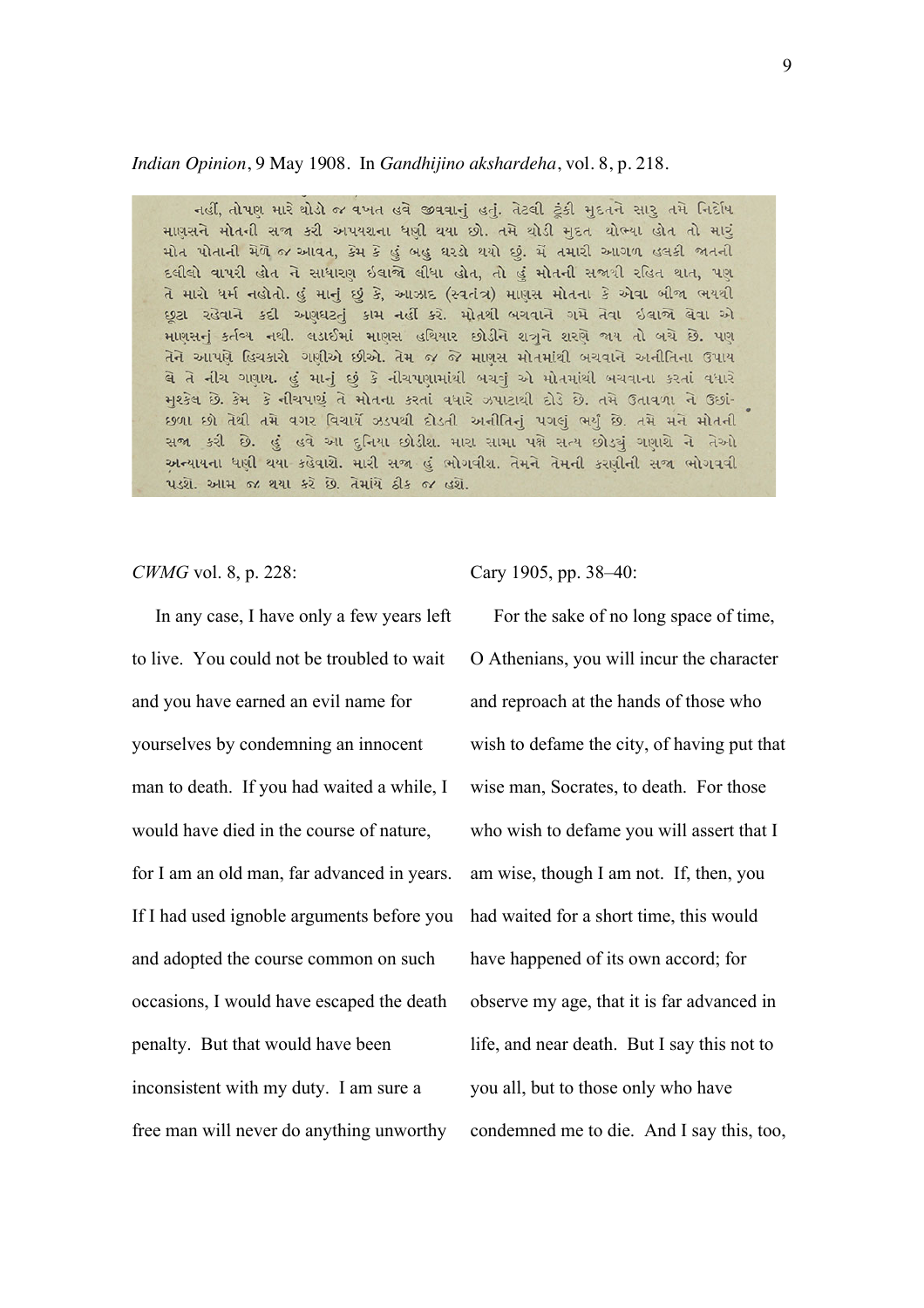of himself to save himself from death or other danger. One ought not to try to save oneself from death by any and every means. In battle, a man can save himself by laying down his arms and surrendering to the enemy. But we think such a man a coward. In the same way, anyone who resorts to unscrupulous means to save himself from death is an unworthy person. I think it is more difficult to save oneself from wickedness than from death, for wickedness is swifter than death. Being impatient and rash, you have taken a step which spells wickedness—wickedness which is so swift in its advance. You have sentenced me to death. I shall now leave this world. My opponents will be looked upon as men who betrayed truth and perpetrated an injustice. I will suffer my punishment. But they will [also] suffer the penalty for their [evil] deeds. This is what always happens. Perhaps it is just as well that it should be so.

to the same persons.

 Perhaps you think, O Athenians, that I have been convicted through the want of arguments, by which I might have persuaded you, had I thought it right to do and say any thing, so that I might escape punishment. Far otherwise: I have been convicted through want indeed, yet not of arguments, but of audacity and impudence, and of the inclination to say such things to you as would have been most agreeable for you to hear, had I lamented and bewailed and done and said many other things unworthy of me, as I affirm, but such as you are accustomed to hear from others.

 But neither did I then think that I ought, for the sake of avoiding danger, to do any thing unworthy of a freeman, nor do I now repent of having so defended myself; but I should much rather choose to die, having so defended myself, than to live in that way. For neither in a trial nor in battle is it right that I or any one else should employ every possible means whereby he may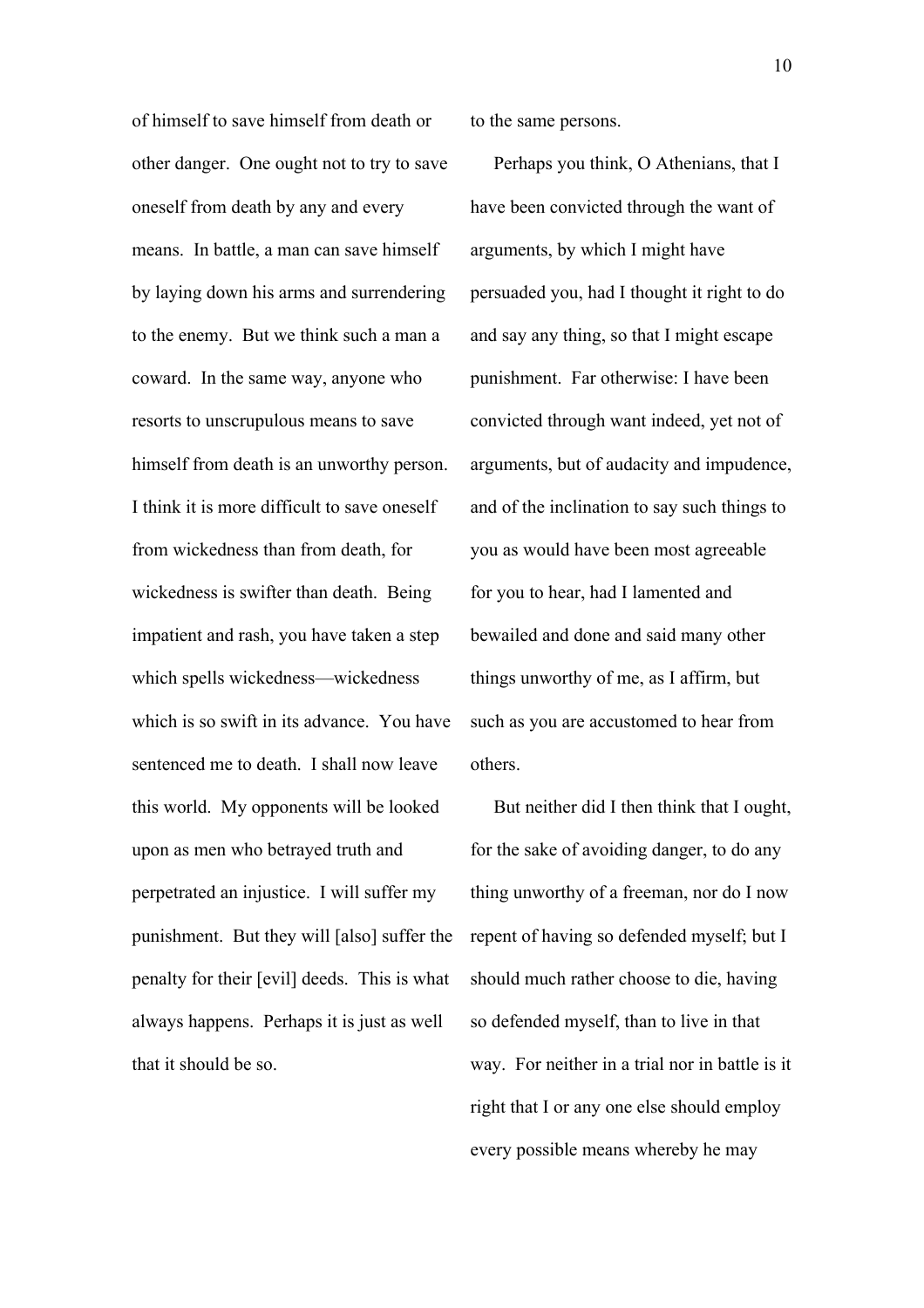avoid death; for in battle it is frequently evident that a man might escape death by laying down his arms, and throwing himself on the mercy of his pursuers. And there are many other devices in every danger, by which to avoid death, if a man dares to do and say every thing. But this is not difficult, O Athenians, to escape death; but it is much more difficult to avoid depravity, for it runs swifter than death. And now I, being slow and aged, am overtaken by the slower of the two; but my accusers, being strong and active, have been overtaken by the swifter, wickedness.

 And now I depart, condemned by you to death; but they condemned by truth, as guilty of iniquity and injustice: and I abide my sentence, and so do they. These things, perhaps, ought so to be, and I think that they are for the best.

Gandhi uses forms of the noun *maut* (for the English 'death') frequently in this passage, although elsewhere he also uses *mrityu*, and we can see that he deploys the term in order to give prominence to Socrates' attitude to death and to his execution. In Gujarati as in English, Gandhi is more terse than Cary and he keeps the focus on the jurors' decision and Socrates' response to death. Socrates is innocent, he is old, he acts in a manner that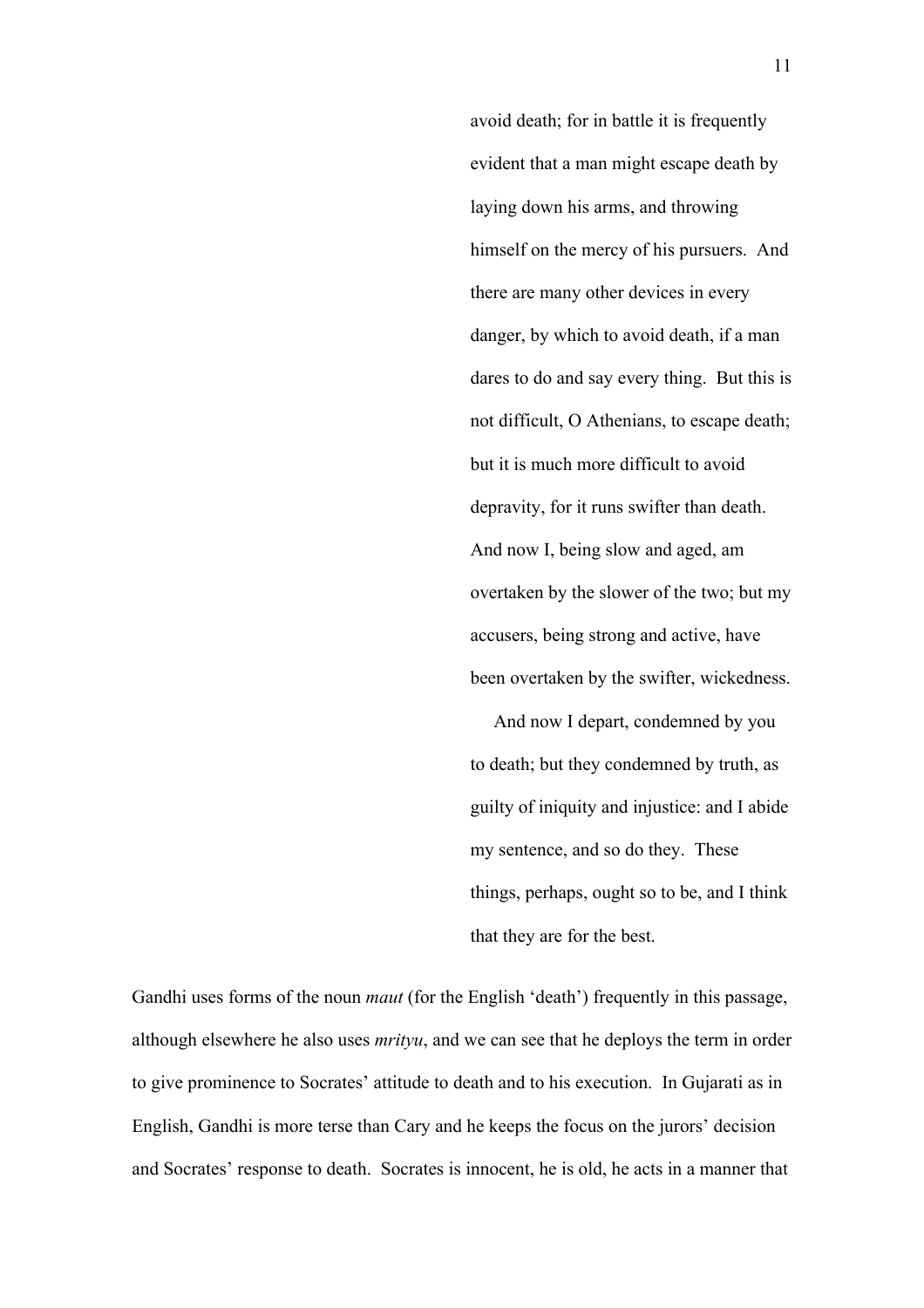is consistent with his own principles, and he is prepared to meet death worthily rather than run away from it in a cowardly fashion. His opponents are bloodthirsty; they seek an old man's death; they are reckless, wicked, and unjust. Cary's translation conveys something of this sensibility, but perhaps also gives the reader a sense of the philosopher's interest in wisdom and rational argument. Cary does not stray far from Plato's Greek. Yet, Gandhi in the Gujarati does wander from Cary's English, and one of the interesting points about Gandhi's rendition in this and other passages that touch on the issue of death is precisely that by his excisions he amplifies the emphasis on death. That Socrates is happy to lay down his life in the right way, for the right reason, and at the right time is a message that Gandhi takes to heart and strives to put across to his readers.

In claiming that Ruskin's *Unto This Last* is a reading of the *Apology*, Gandhi is, I think, reminding us of Ruskin's emphasis on duty and self-sacrifice and the spiritual obligation to commit one's life to the cause of equality. Socrates' speech in the *Apology* has no overt connection with the political economy discussed extensively by Ruskin in his work. Ruskin derived the title of his book from chapter 20 of Matthew in the New Testament. When some labourers point out to a householder that they have worked for longer hours than the workers who arrived at his vineyard later in the day, the householder says that he will pay the last man the same amount of money as the first: 'Friend, I do thee no wrong: didst not thou agree with me for a penny? Take that thine is, and go thy way: I will give unto this last, even as unto thee.' There is, in Plato's *Apology*, no trace of this parable, or of Ruskinian socialism, or indeed of an ethic that might have guided the founding of Tolstoy Farm. We might surmise that, with his paraphrase of the *Apology*, Gandhi retains the ambiguity in Ruskin's title and interprets it not just in the terms of equal pay to all workers but also in the terms of a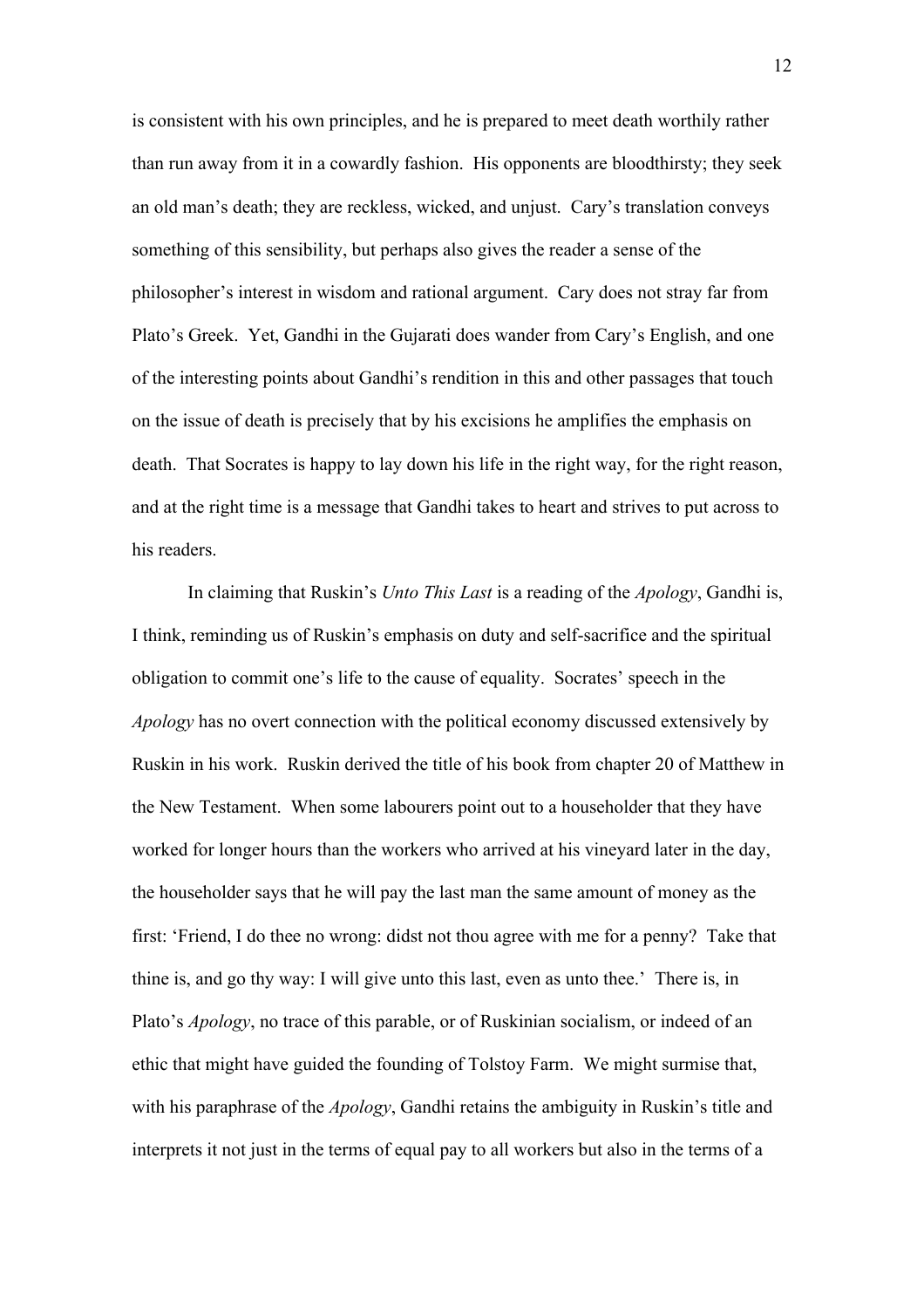principled commitment to be upheld to the very end of one's life, that is, unto the last or unto death. Gandhi is certainly aware of the Biblical significance of the phrase and observes in his version of *Unto This Last* that he employs the title *Sarvodaya*, rather than a literal translation, since the expression from the New Testament will 'be understood only by a person who has read the Bible in English' (*CWMG* vol. 8, p. 241). (It is notable in this context that Socrates was commonly seen as a Christ figure in the nineteenth century and earlier and that Gandhi's Socrates bears some similarities to Christ. Gandhi may have absorbed the parallels drawn between Christ and Socrates in the course of his readings in London and South Africa. Perhaps not incidentally, Gandhi in his later years was compared to both Christ and Socrates.)

The emphasis on death in the *Apology*, however, need not be taken to refer to some sort of naive or starry-eyed outlook on the part of Gandhi. He may have been deeply influenced by 'a Jain-inflected Hindu orthodoxy and late Victorian psychomancy, the world of Madame Blavatsky, Theosophy, *planchette*, and the Esoteric Christian Union', but he was also uncannily successful in his dealings with political opponents (Anderson 2012, p. 19). Both his South African and his British opponents were unnerved by the moral certainty and conviction that he showed in his dealings with them, and they would have been rattled by the notion that they were dealing with an activist who was prepared to wage his battle unto the last breath. Jail sentences scarcely troubled him, and he wrote, in 1922, that 'the prison cell where Socrates drank the poison cup was undoubtedly the way to bliss' (*CWMG* vol. 22, p. 245). Secondly, although Gandhi wrote his version of the *Apology* before he threw himself fully into the independence movement in India, he had already begun to develop the concept of *satyagraha*, and it is possible to see in his words nascent support for those Indians who were, literally and otherwise, soldiers in the war against British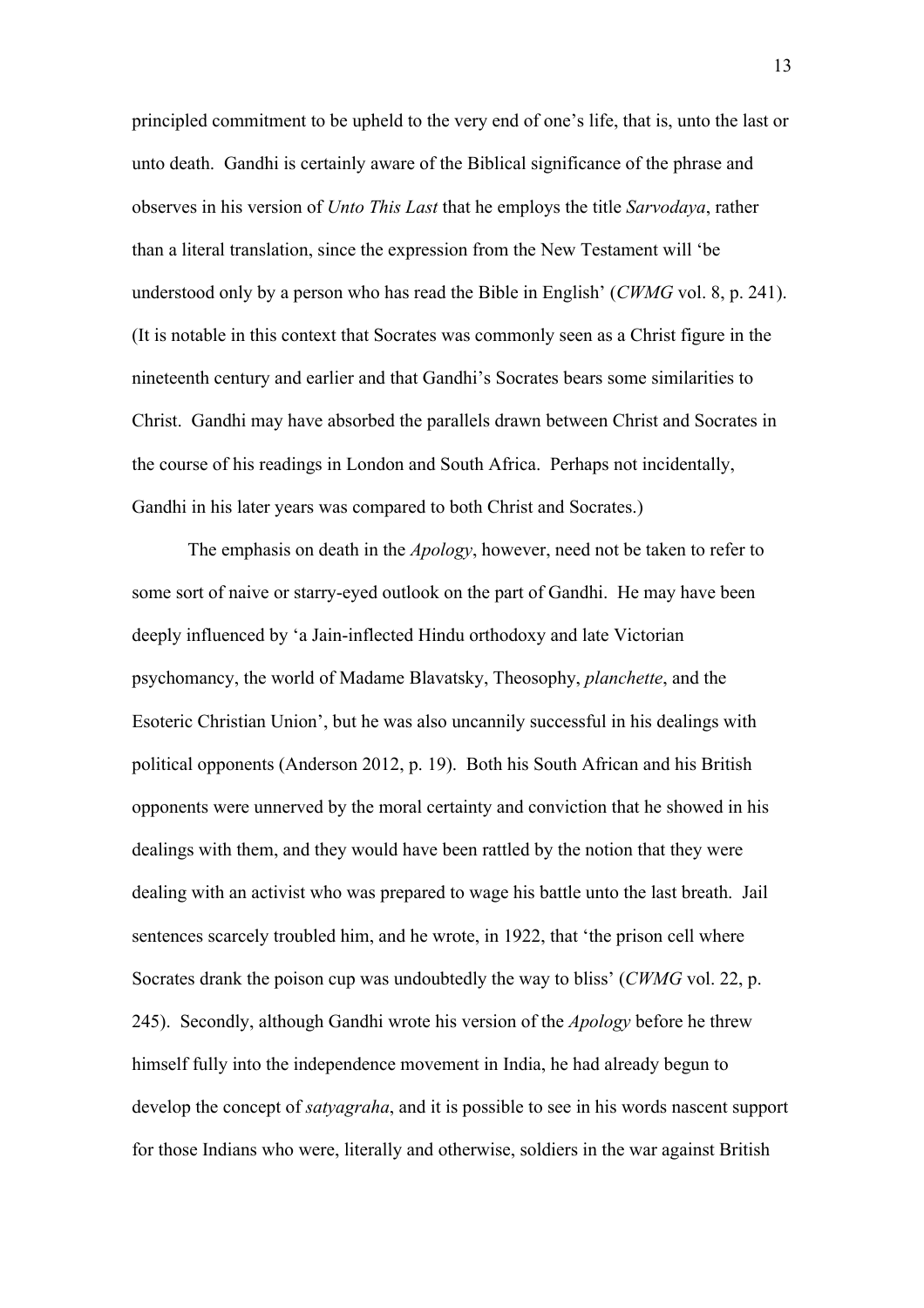colonialism. As Ajay Skaria (2010, p. 217) observes, '. . . the heroic nationalists who gave their life to the nation also practiced a certain living by dying, where they gave themselves to their very death for a cause. This very giving of themselves to their death authorized a living on and an evading of death so that their cause, the nation, could be better pursued.' Gandhi's rendering of the *Apology* is, in this sense, consistent with the behaviour of anti-colonial nationalists and it clarifies their actions. And third, Gandhi's attitudes to death and mortality were part of a complicated if mostly consistent spiritual and political programme. This programme evolved somewhat over the course of Gandhi's life, was shaped by such things as his experience of religion, Indian diaspora communities, and colonialism, and nurtured *satyagraha* and *ahimsa*, with their distinctively Gandhian attributes. Gandhi's willingness to accept death was intimately connected to his philosophy, to his way of being in the world, and in particular to the principles of *ahimsa* and *satyagraha* that he espoused and followed until the end (Skaria 2010, Sorabji 2012).

The initial context of publication also explains why Gandhi's *Ek satyavirni katha* becomes a vehicle for civil disobedience from an early date. I have touched on some of the circumstances above, but it is worth noting that the instalments appeared in *Indian Opinion*, a bilingual (initially, multilingual) English and Gujarati newspaper that was, at the same time, not a newspaper in the conventional sense of the word (Hofmeyr 2013). In the issue (9 May 1908) that contained the sixth instalment of Gandhi's *Apology*, *Indian Opinion* ran articles or editorials on government Bills that affected the rights of Indians in the region; the colour question; the poll tax; the 'Asiatic Question'; 'Asiatic Passive Resistance'; and 'A Progressive Indian', to name a few topics. As these examples show, *Indian Opinion* was concerned with the predicament of Indian immigrants around the Empire and took a stand against racial injustice and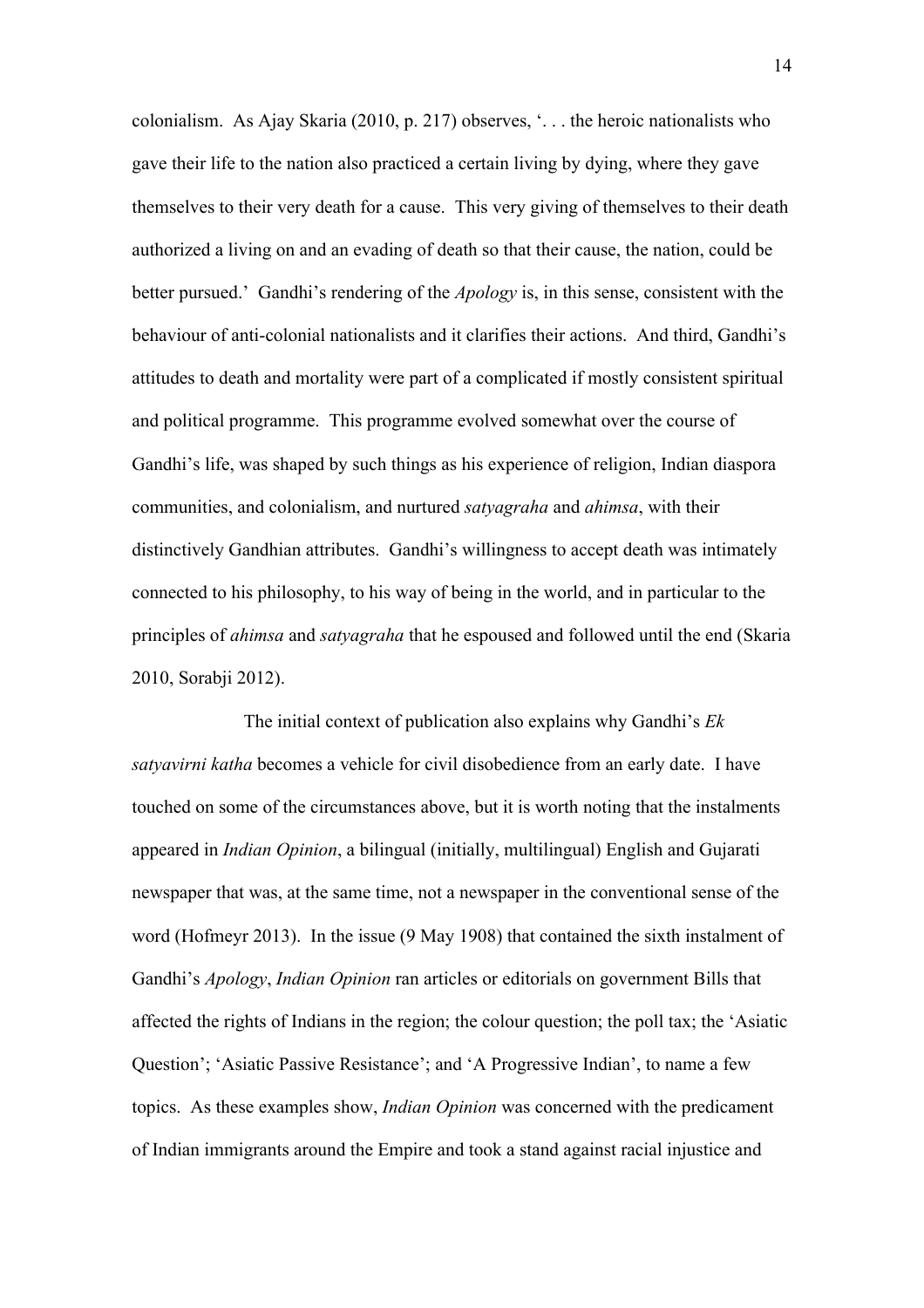political oppression, especially when these affected Indians. The newspaper informed the Indian diaspora community in South Africa but was also, in its overseas location, contributing to an evolving sense of Indian nationhood (Devji 2012). Moreover, the International Printing Press, which printed the newspaper, additionally published pamphlets and items from the newspaper and then distributed these separately to readers in South Africa and India: one of these pamphlets was none other than the translation of Plato that we have been considering. Gandhi's interpretation of the *Apology* was thus part of a print culture in which moral teachings and political demands existed side-byside with sundry translations, reportage, and reflections on India, the British Empire, South Africa, and race.

The Gandhian provenance of Plato's *Apology* made it suspect in the eyes of the British authorities, who, in 1910, banned the pamphlet in Bombay. According to a notice in *The Bombay Government Gazette* (March 24, 1910, No. 12, Part I, p. 442), the translation of the *Apology* was seized by officers since it deployed 'words which are likely to bring into hatred and contempt the Government established by law in British India and to excite disaffection to the said Government'. These expressions were formulaic and evoked the strictures of the Press Act of 1910. The *Gazette* also disclosed that three other works were banned by the government, namely, *Hind Swaraj*, *Sarvodaya*, and a copy of a speech delivered by Mustafa Kamal Pasha. The last was a reference to a speech given by Mustafa Kamal Pasha, in October 1907, in Alexandria, a few months before his death, which occurred, in February 1908, in Cairo. Gandhi, who was sympathetic to the Egyptian, had translated the speech into Gujarati and published it in *Indian Opinion* in June 1908 (*Indian Opinion* 27 June 1908; *CWMG* vol. 8, p. 326). The text of Plato's *Apology* now belonged to a literature that, in the language of the Press Act, contained 'words, signs or visible representations which are likely or may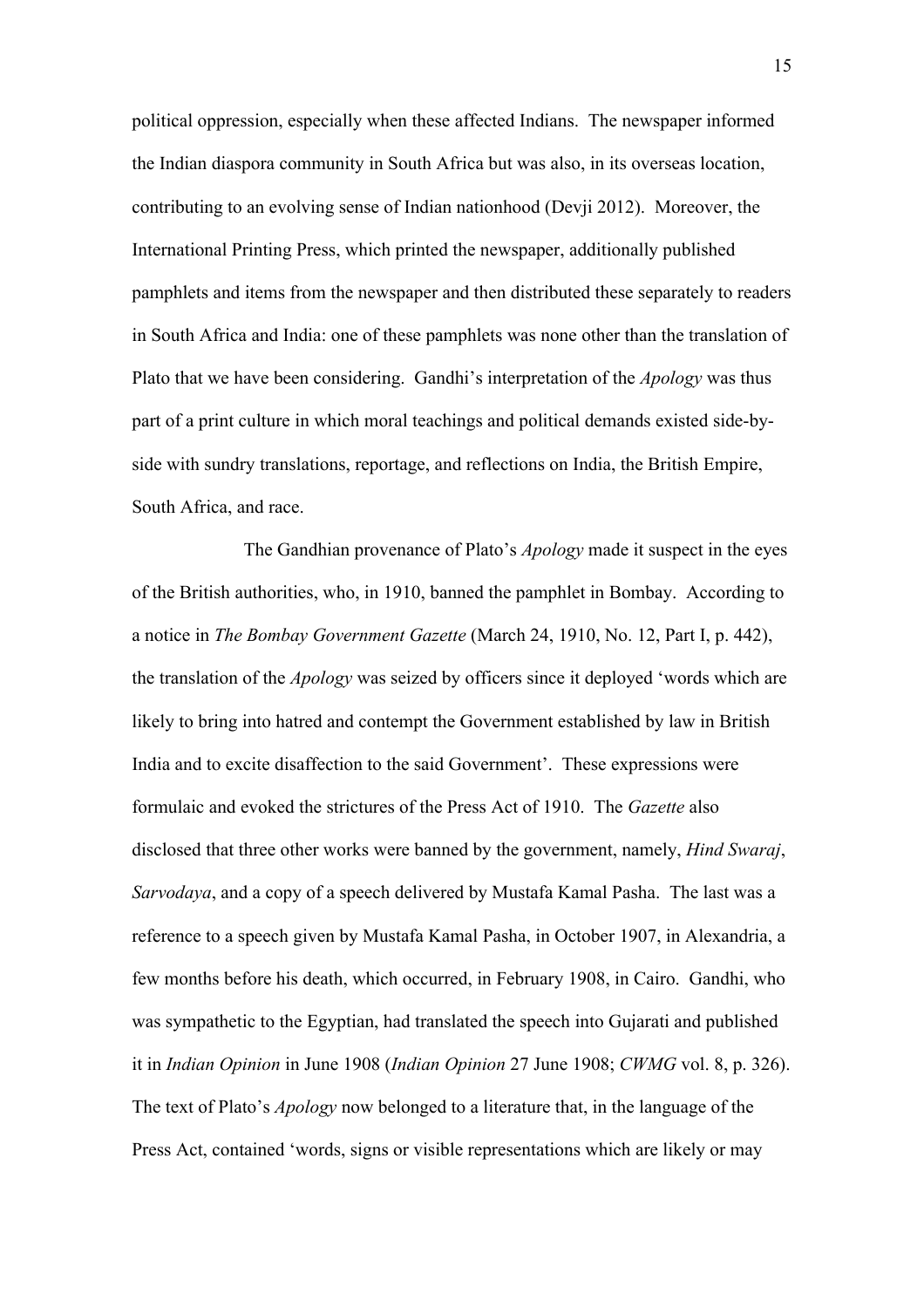have a tendency, directly or indirectly, whether by inference, suggestion, allusion, metaphor, implication or otherwise' to threaten the British government of India.

The inclusion of a translation of Plato's *Apology* in the list of banned works was slightly anomalous in so far as it is the only one of the four that went back to antiquity. Clearly, the source of the publication and the identity of the 'translator' set off alarm bells in the British administration. Gandhi's version was not the first translation of the *Apology* into an Indian language; it was not even the first version into Gujarati. 'Ala al-Din Sharif Salih Muhammad published the second edition of his Gujarati account of Socrates—which admittedly draws on various dialogues by Plato and not just the *Apology*—in Bombay as early as 1897 (*Pletonan prasnottara*, 2nd edn., Bombay). Indian treatments of Greek philosophy were permitted to circulate by the colonial authorities (e.g. the Urdu discussion of Ihsan Allah published in 1883), as were other translations of Plato. In Gandhi's lifetime, the British administrator Frank Lugard Brayne wrote *Socrates in an Indian Village* and a series of related titles as part of his programme of rural development in the Punjab. In 1931, more strikingly, Sir John Gilbert Laithwaite, a British civil servant and later private secretary to the Viceroy, wrote a pseudo-Platonic dialogue between Socrates and Gandhi, for the entertainment of another civil servant, Sir (Samuel) Findlater Stewart, the permanent under secretary of state for India (British Library, India Office Records, MSS Eur/F138/171). It was not Socrates or Plato who troubled the officers of the British government in India; it was Gandhi's portrayal of Socrates that was the source of the grievance.

The notice in the *Bombay Government Gazette* did not pass unremarked on by Gandhi, who responded with a short piece in *Indian Opinion* (7 May 1910) and pointed out that the '*Defence of Socrates* or *The Story of a True Warrior* is a Gujarati rendering of Plato's immortal work printed in order to illustrate the virtue and the true nature of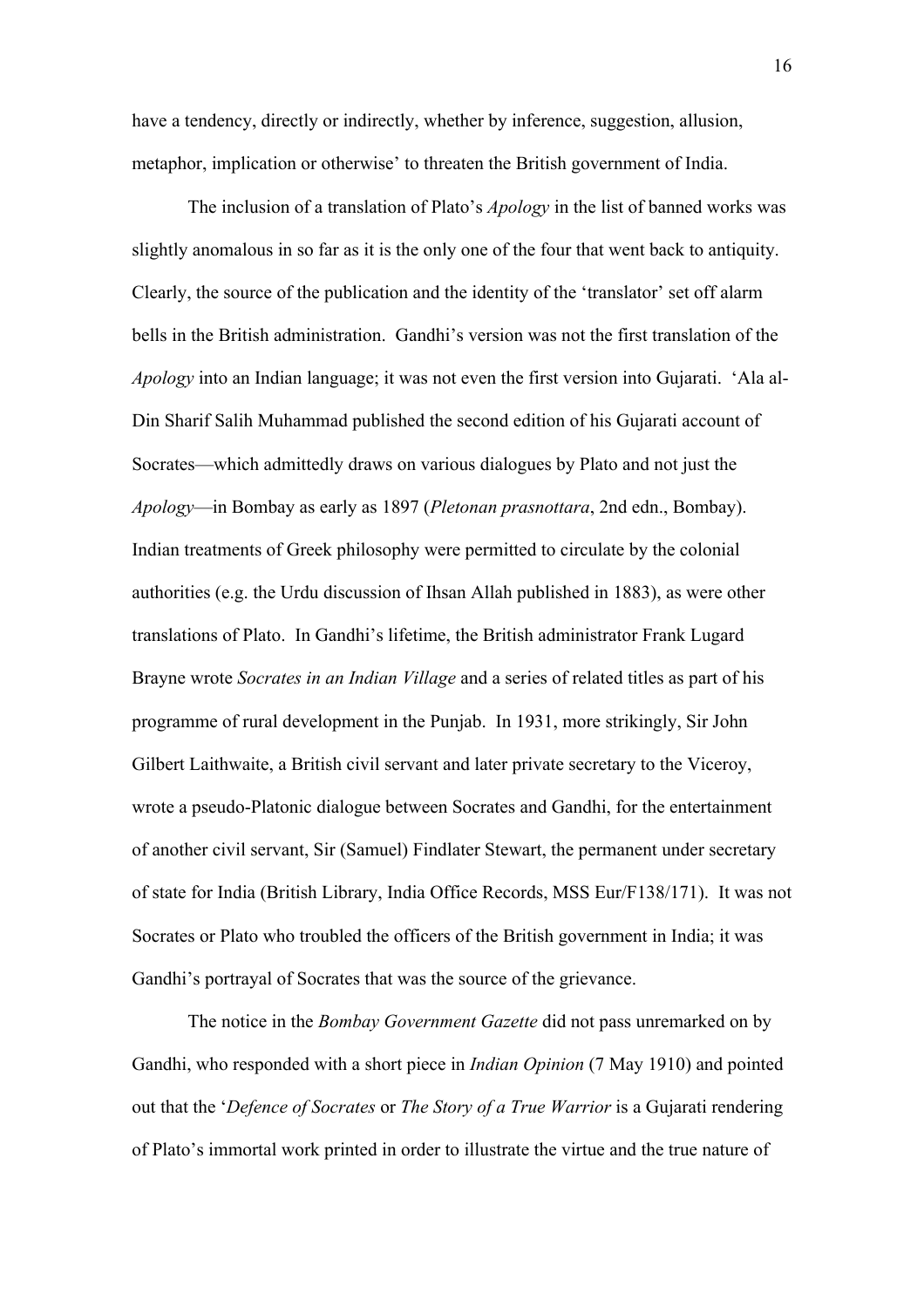passive resistance'. He also wrote that the banned publications, with the exception of *Hind Swaraj*, had been with the reading public for some time. These publications, Gandhi writes, 'are intended to impart a lofty, moral tone to the reader and are, in our opinion, works capable of being put into children's hands without any danger whatsoever'. The government was trying 'to stop the circulation of literature that shows the slightest independence of spirit' and was likely to consumed by excessive zeal. Gandhi goes on to present himself and his associates as champions of passive resistance and maintains that they will not be affected by the government's repression. He agrees with the authorities that violence is unacceptable and adds that 'the only way we know to eradicate the disease is to popularize passive resistance of the right stamp. Any other way, especially repression, must inevitably fail in the long run' (*CWMG* vol. 10, p. 245).

By the time Gandhi returned to India from South Africa, Socrates was established in his mind as the exemplar of a *satyagrahi*. When the Rowlatt Act of 1919 took aim at the possession of seditious documents, the Satyagraha Sabha, led by Gandhi, decided to disseminate the same four tracts, including the Gujarati translation of Plato's *Apology*, that were banned for sedition in 1910. As one critic notes, 'the rereading and translation of the *Apology* becomes one of the first acts of civil disobedience for the 1919 *satyagraha*' (Gandhi 1996–1997, p. 120). The statement by the Sabha noted that the books had been selected since they were 'not inconsistent with satyagraha, and . . . therefore, of a clean type and . . . [did] not, either directly or indirectly, approve of or encourage violence' (*CWMG* vol. 15, p. 192). In the Congress Report on the subsequent unrest in the Punjab, Gandhi again expounded on the meaning of *satyagraha* as truth-force and observed that Socrates was a *satyagrahi* since he insisted on telling the truth to young Athenians and then laid down his life for that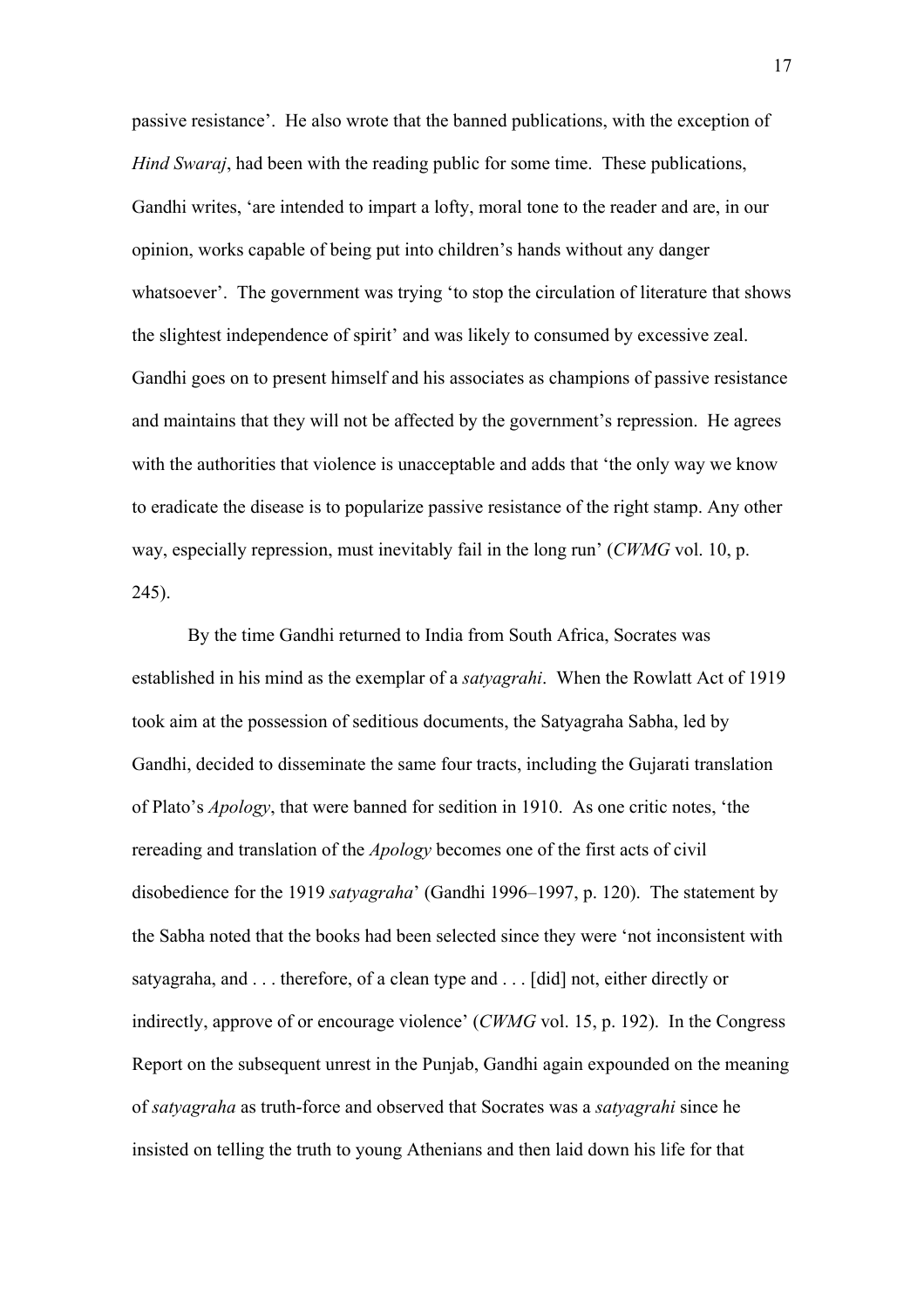principle (*CWMG* 17.152–53). *Satyagraha* was non-violent and involved self-control, he added, and it could not be blamed for the violence and pillaging of the protesters in the Punjab.

'There was once a wise man, named Socrates, who lived in Athens. His unconventional ideas, which, however, spread love of truth and goodness, displeased the authorities, and he was sentenced to death' (*CWMG* vol. 49, p, 169). As the letter to a relative confirms, Gandhi's identification with Socrates persisted at least into the 1930s, when he again summarized the *Apology*, though far more briefly this time. Yet, it is a mistake to extrapolate from Gandhi's references to truth and goodness in his writings on Socrates and to think of him as a simple, unsophisticated, or overly literal reader of Greek philosophy. Plato and Socrates are not the first names that come to mind in connection with anti-colonialism or civil disobedience or with spiritual renewal, but one of the interesting features of the engagement with Socrates, in South Africa and India, is how Gandhi 'brings to insurgency' the words of a Platonic text (Gandhi 1996– 1997, p. 120). This reading of Socrates was not entirely new and took its inspiration from, among other things, the writings of John Ruskin and nineteenth-century conceptions of Socrates as a martyr. Ruskin, in particular, had awoken in Gandhi a powerful understanding of Plato's text and affirmed for him that the struggle for *satyagraha* needed to be upheld at all costs, unto the last, even unto death. Many of Gandhi's interlocutors, opponents, and gaolers would have had a far deeper knowledge than Gandhi of Plato's Greek and a more wide-ranging familiarity with Plato's dialogues (and, for that matter, of Ruskin's work). Gandhi could not read classical Greek. But it was he, and not they, who perceived the transformative potential of the *Apology* in an English translation of the Victorian period and who thereby came to a better understanding of *satyagraha*, the truth-force that brought an Empire to its knees.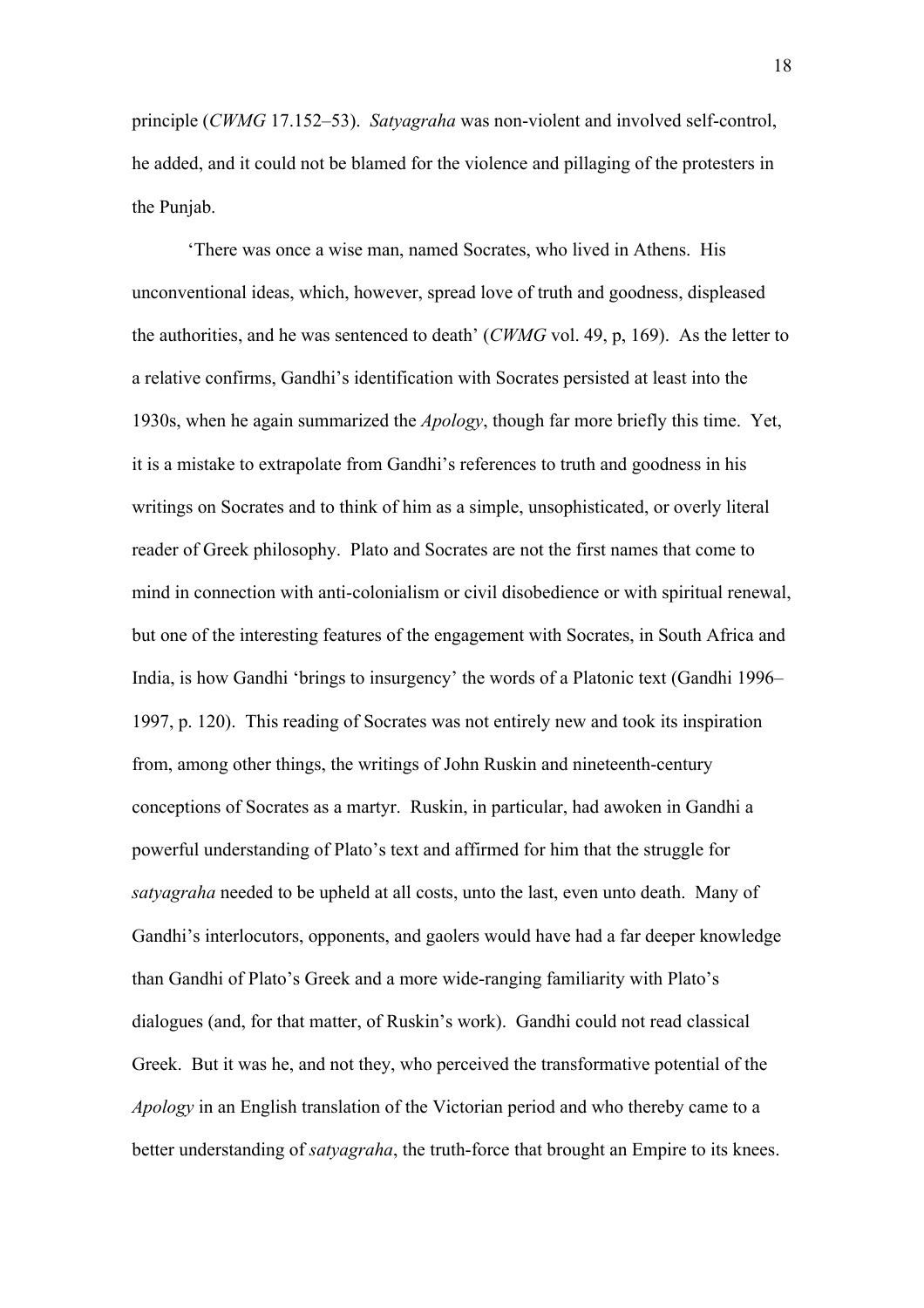*Acknowledgement*. I am grateful to Isabel Hofmeyr, Javed Majeed, and the journal's readers for their help with this article.

#### **References**

*CWMG* = *The Collected Works of Mahatma Gandhi*, 100 vols., Ahmedabad.

- Anderson, Perry, 2012. *The Indian Ideology*. Gurgaon: Three Essays.
- [Cary, H.], trans., 1905. *The Defence and Death of Socrates*. London: Arthur C. Fifield.
- Allah, Ihsan, 1883. *Tarikh i Hukama i Yunan*. Gorakhpur.
- Cook, E. T., and Alexander Wedderburn, eds., 1905. *The Works of John Ruskin*, vol. 17. London: George Allen.
- Devji, Faisal, 2012. *The Impossible Indian: Gandhi and the Temptations of Violence*. London: Hurst & Company.
- Gandhi, Leela, 1996–1997. Concerning Violence: The Limits and Circulations of Gandhian Ahimsa or Passive Resistance. *Cultural Critique*, 35, 105–47.
- Gandhi, M. K., 1928. *Satyagraha in South Africa*. Translated by V. G. Desai. Madras: S. Ganesan.
- Hofmeyr, Isabel, 2013. *Gandhi's Printing Press: Experiments in Slow Reading*. Cambridge, Massachusetts: Harvard University Press.